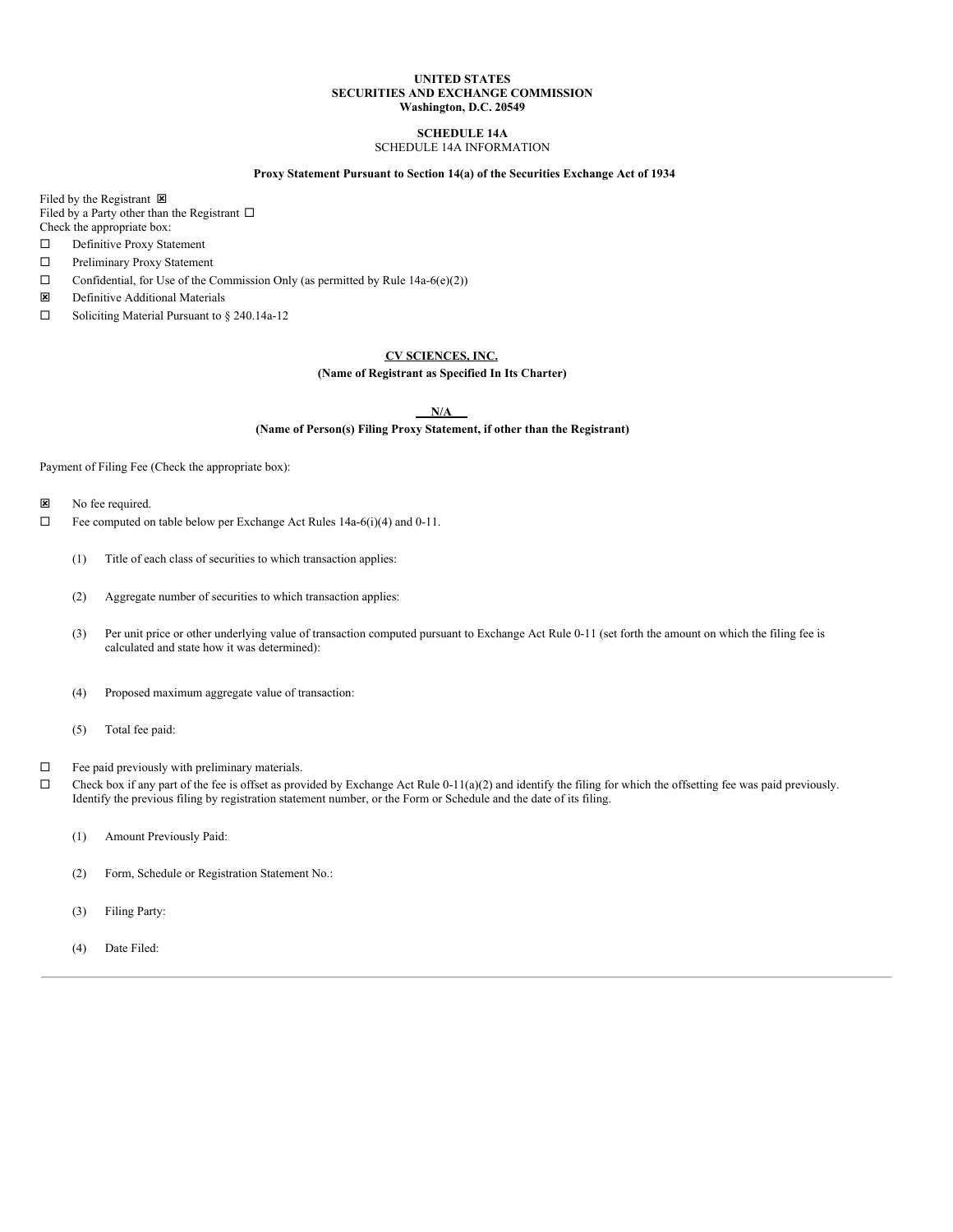# **EXPLANATORY NOTE**

On May 21, 2020, CV Sciences, Inc. (the "Company") adjourned its Annual Meeting of Stockholders

until 10:00 a.m., Pacific Time, on June 16, 2020 (the "Annual Meeting") in order to allow additional time to solicit proxies as a result of mailing difficulties faced by the Company's proxy solicitation firm relating to the COVID-19 pandemic. In connection with the adjournment, beginning on or about June 2, 2020, the Company mailed a reminder letter to certain of the Company's stockholders regarding the Annual Meeting. The full text of the letter is copied below.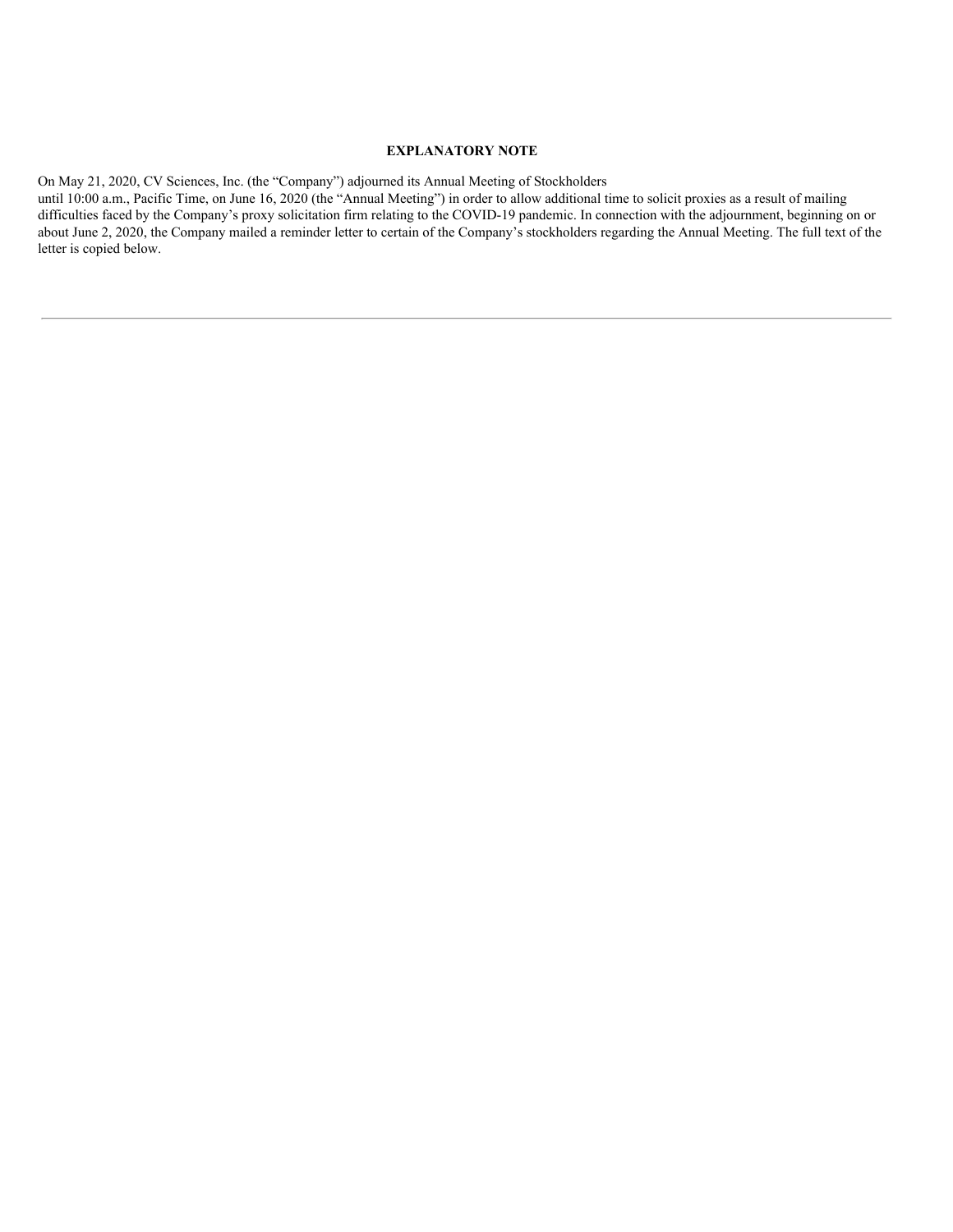

# Important Notice for Stockholders of:

CV Sciences, Inc.

June 1, 2020

## Dear Stockholder,

You recently received proxy materials relating to proposals to be voted on by stockholders of CV Sciences, Inc. ("CVSI" or the "Company") at the Company's Annual Meeting of Stockholders (the "Annual Meeting") on May 21, 2020. **This important notice is to inform you that the Annual** Meeting has been adjourned until June 16, 2020 at 10:00 a.m. (Pacific Time) to allow stockholders additional time to exercise their voting **rights by submitting their voting instructions.** You may attend the reconvened meeting, including to vote and/or submit questions during the meeting, by using the control number on your notice or proxy card to log into www.issuerdirect.com/virtual-event/cvsi. Beneficial owners who do not have a control number may gain access to the meeting by logging into their brokerage firm's website and selecting the stockholder communication mailbox to link through to the reconvened meeting.

This letter has been sent to you because you held shares of CVSI on the record date and **we have not yet received your vote.** We encourage stockholders who have not yet voted their shares to do so. It is important that you vote, no matter how large or small your holdings may be. This will help save us further solicitation costs on the Annual Meeting and ensure that your shares are represented in these decisions. During the period of the adjournment, the Company will continue to solicit proxies from its stockholders. Stockholders who have already voted need not submit another vote unless they wish to change their vote.

If you have any questions or need assistance voting your shares, please call CVSI's proxy solicitation firm, Georgeson LLC, toll free at: (888) 663- 7851.

The matters to be voted on at the Annual Meeting (the "Proposals") are listed in the Company's Definitive Proxy Statement (the "Proxy Statement") filed with the Securities and Exchange Commission ("SEC") on March 31, 2020. For reasons set forth in the Proxy Statement, the Board of Directors of CVSI unanimously recommends that you vote "**FOR**" the approval of all of the Proposals.

# **Proposal 2**

CVSI would like to provide you with information regarding Proposal 2. As further described in the Proxy Statement, this Proposal is to approve an amendment to the Company's Certificate of Incorporation to effect, at the discretion of the Board of Directors, a reverse stock split of all outstanding shares of the Company's common stock at a ratio of not less than 1-for-2 and not greater than 1-for-20 on or prior to March 31, 2021, with such ratio to be determined by the Board of Directors without further approval or authorization of stockholders.

As CVSI has previously indicated in its public statements, Proposal 2 has been submitted to the stockholders for the purpose of increasing the per share trading price of the Company's common stock and potentially permitting the Company to list its common stock on a major exchange, including the Nasdaq Capital Market, the New York Stock Exchange or another major national exchange. Proposal 2 provides the Board of Directors with the discretion to effectuate a reverse split to meet the minimum bid price and/or other listing requirements of the major national exchanges. CVSI has no